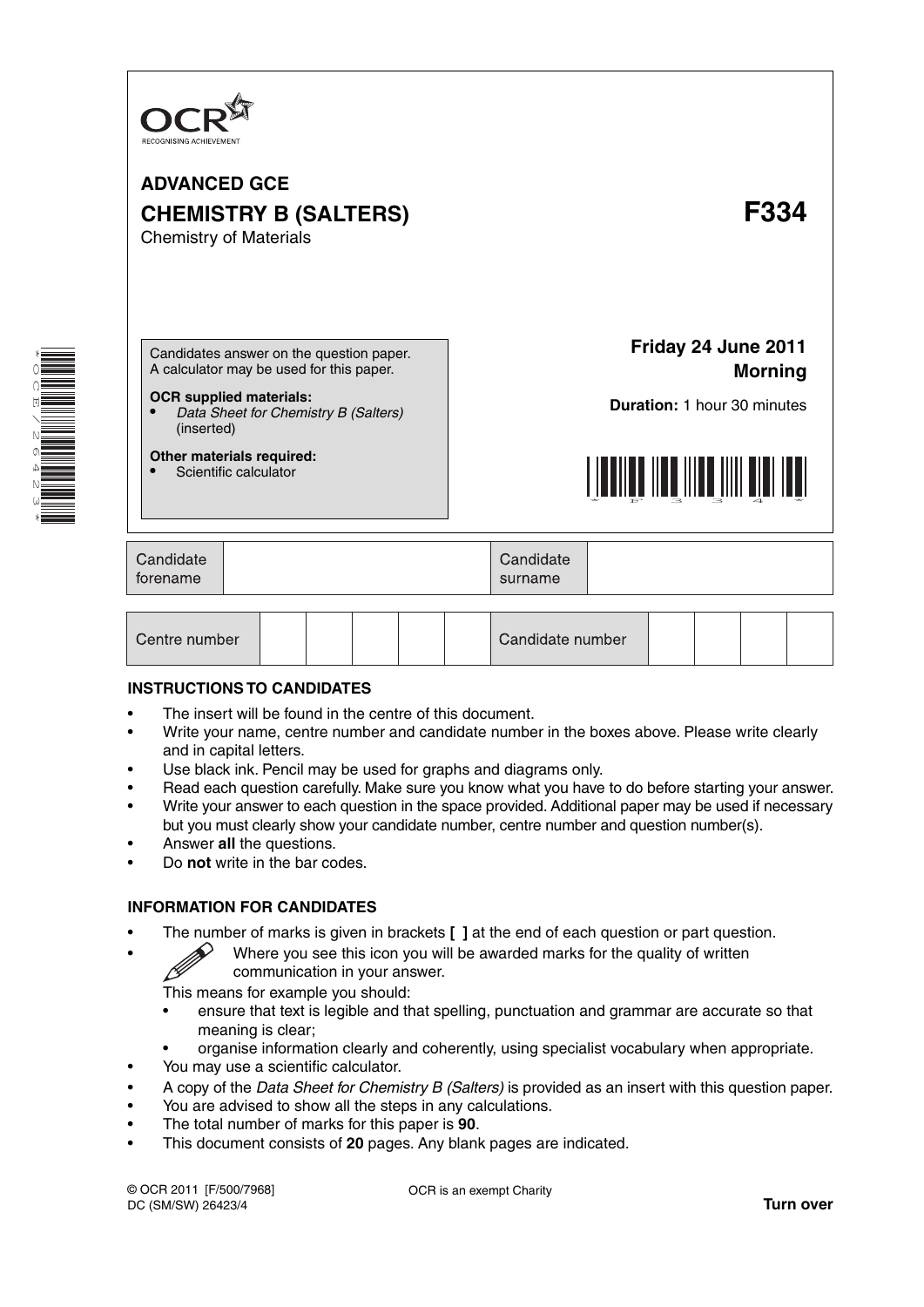### Answer **all** the questions.

**1** Poor processing or storage of wine can lead to the build-up of certain compounds that can spoil the flavour and aroma of the wine. The structures of three such compounds are shown below.



 **(a) (i)** Give the systematic name of compound **A**.

...................................................................................................................................... **[1]**

 **(ii)** A student wanted to make a sample of compound **A** from ethanol in the laboratory.

Give the reagents that would be mixed with ethanol.

State how compound **A** could be obtained from the reaction mixture.

 ........................................................................................................................................... ........................................................................................................................................... ...................................................................................................................................... **[3]**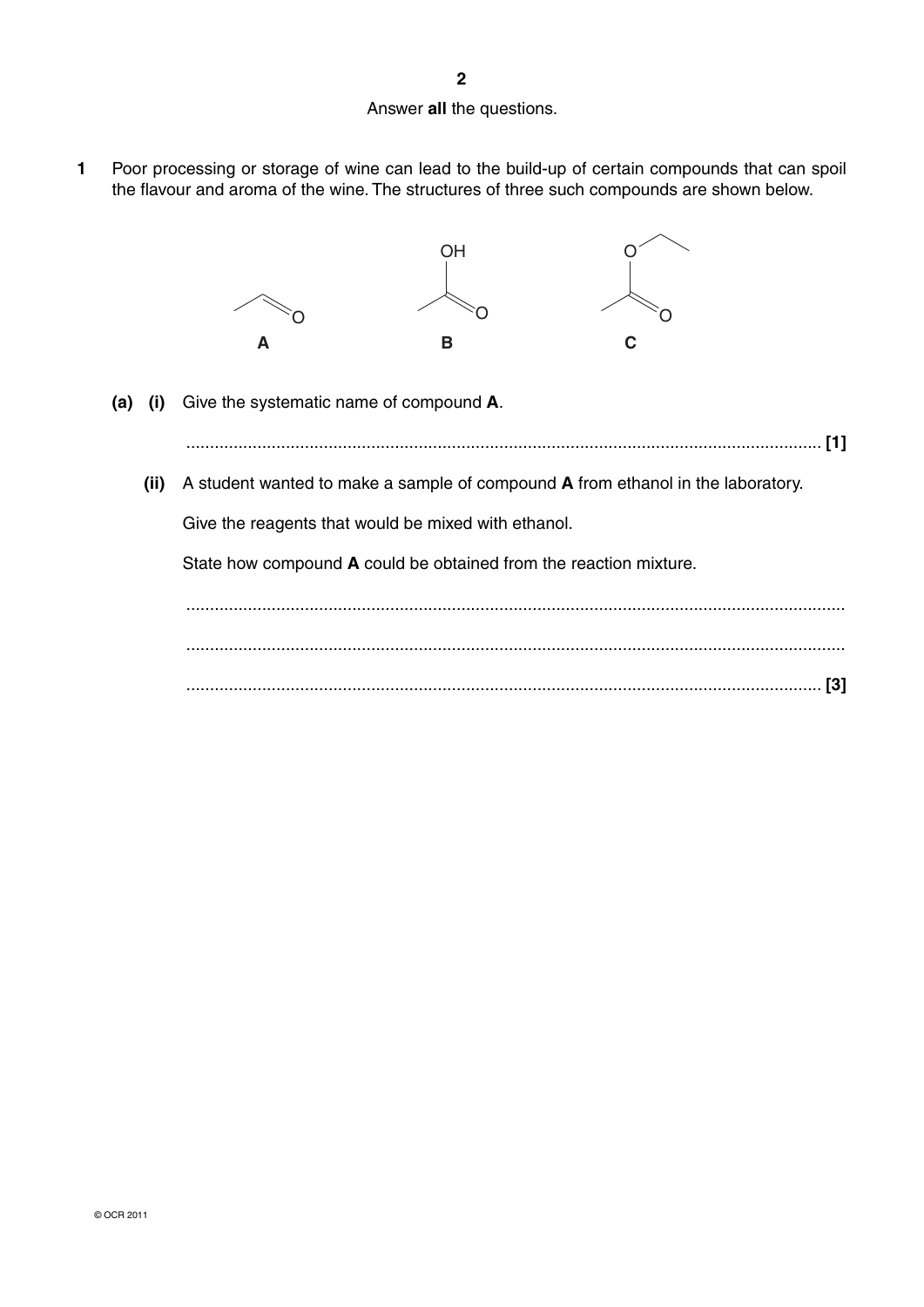**(iii)** The infrared spectrum of the purified product, shown below, indicates that the student was **not** successful in converting ethanol to compound **A**.



Give reasons why the spectrum shows that the product was neither unreacted ethanol nor compound **A**.

Use the spectrum to identify the product.

reason product was **not** ethanol ........................................................................................ ........................................................................................................................................... reason product was **not** compound **A** ............................................................................... ........................................................................................................................................... product is ...................................................................................................................... **[3] (iv)** Suggest and explain **one** reason why the student did not obtain compound **A**. ........................................................................................................................................... ........................................................................................................................................... ...................................................................................................................................... **[2]**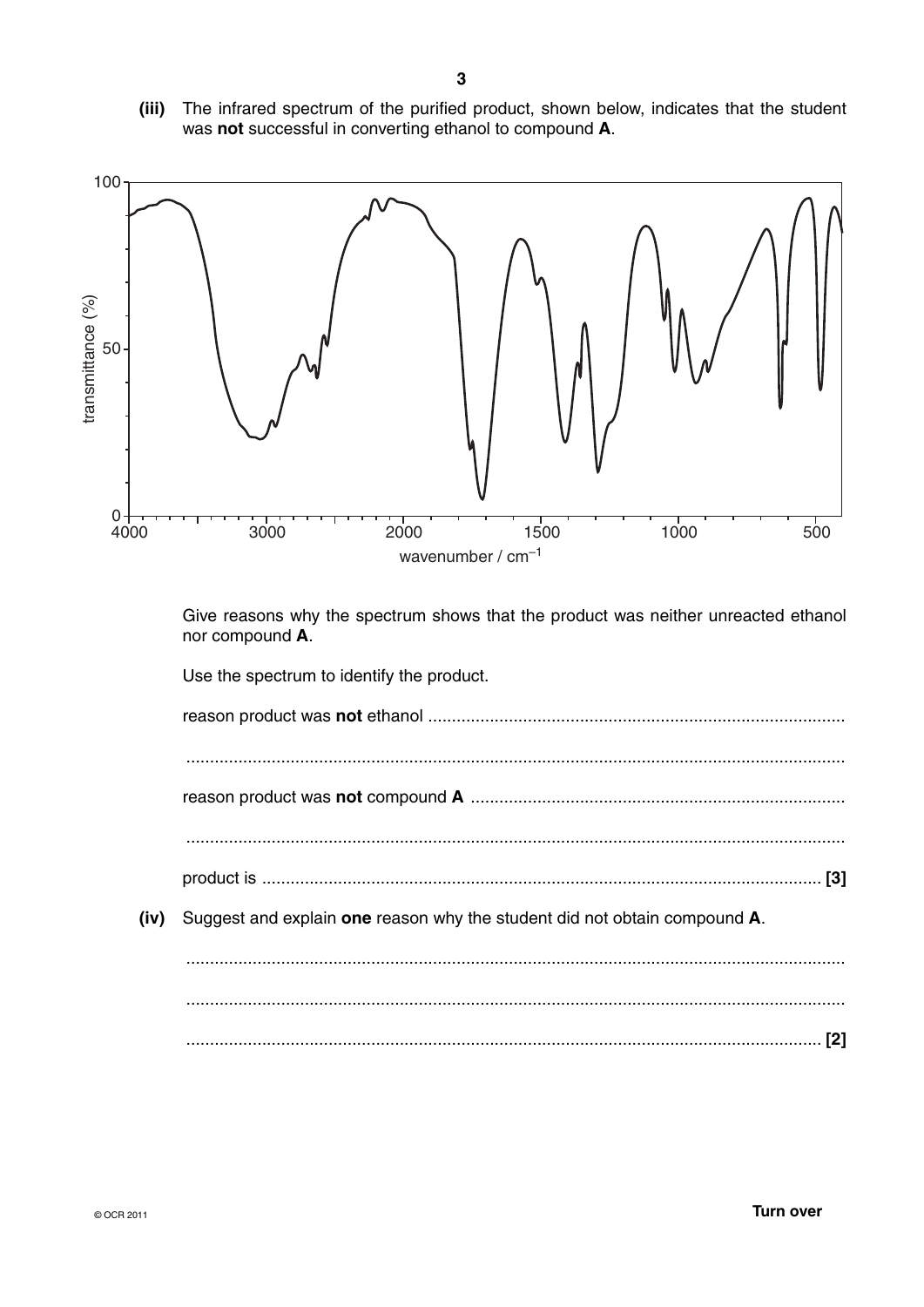

- **(b) (i)** Name the functional group in compound **C**.
	- ...................................................................................................................................... **[1]**
	- **(ii)** The reaction that takes place in wine to form compound **C** involves enzymes.

Using structural formulae, give the equation for the reaction that takes place in wine in which ethanol forms compound **C**.



 **(iii)** When the reaction in **(ii)** is carried out in the laboratory, an additional compound is added to the mixture.

Name this compound and suggest **one** reason why it is used.

 ........................................................................................................................................... ........................................................................................................................................... ...................................................................................................................................... **[2]**

 **(iv)** Suggest **one** advantage of using enzymes over laboratory reagents to prepare organic compounds on an industrial scale.

 ........................................................................................................................................... ...................................................................................................................................... **[1]**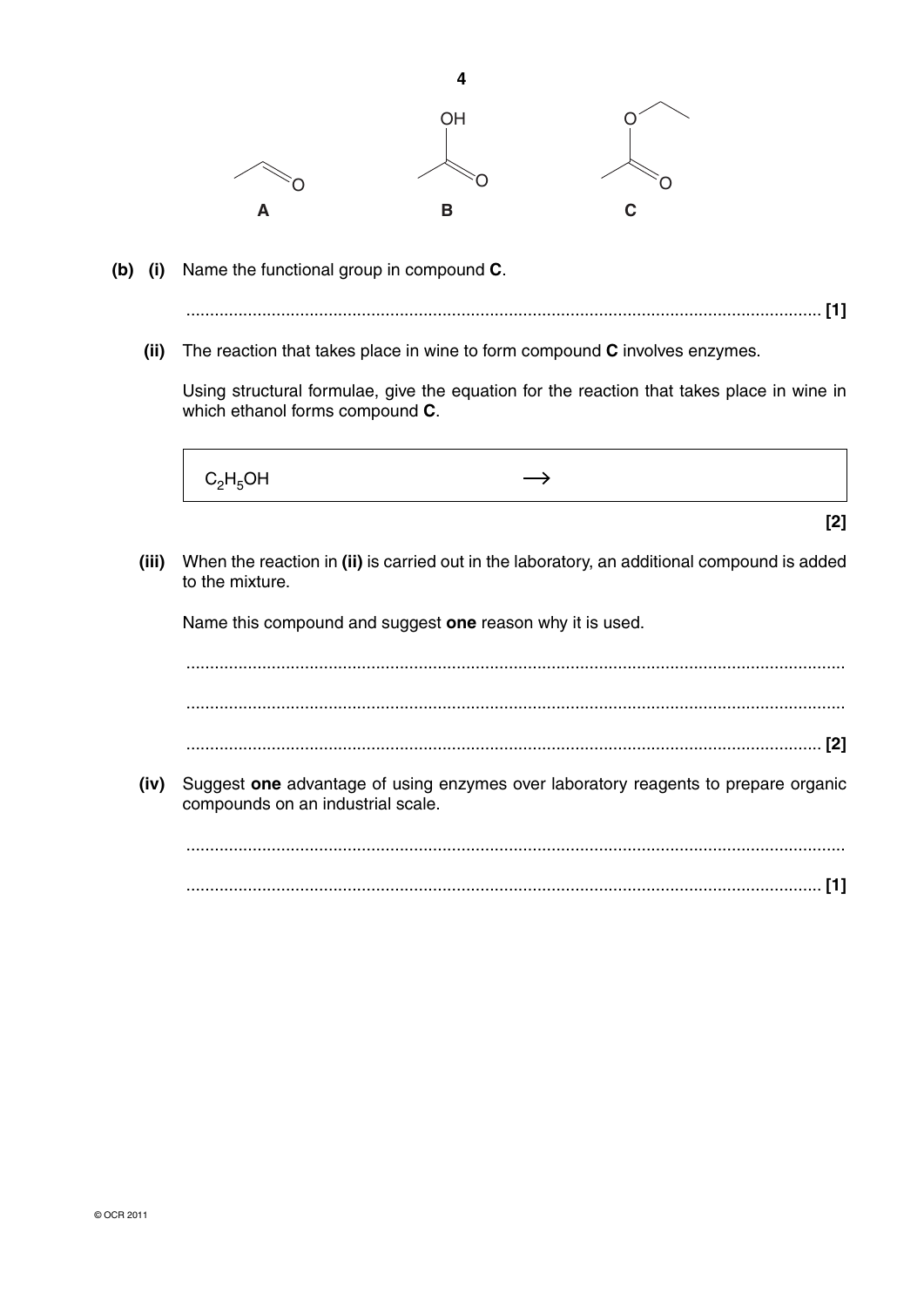(c) Some people lack an effective enzyme to convert compound A to compound B in the body. This results in more severe 'hangovers'. The enzyme is less effective as a result of damaged DNA.

One way that DNA can be damaged is by an alteration in the sequence of bases.

Describe and explain how this damage could result in enzymes becoming less effective for a particular reaction.



In your answer you should indicate the importance of the structure of an enzyme to its effectiveness with a particular substrate.

[Total: 21]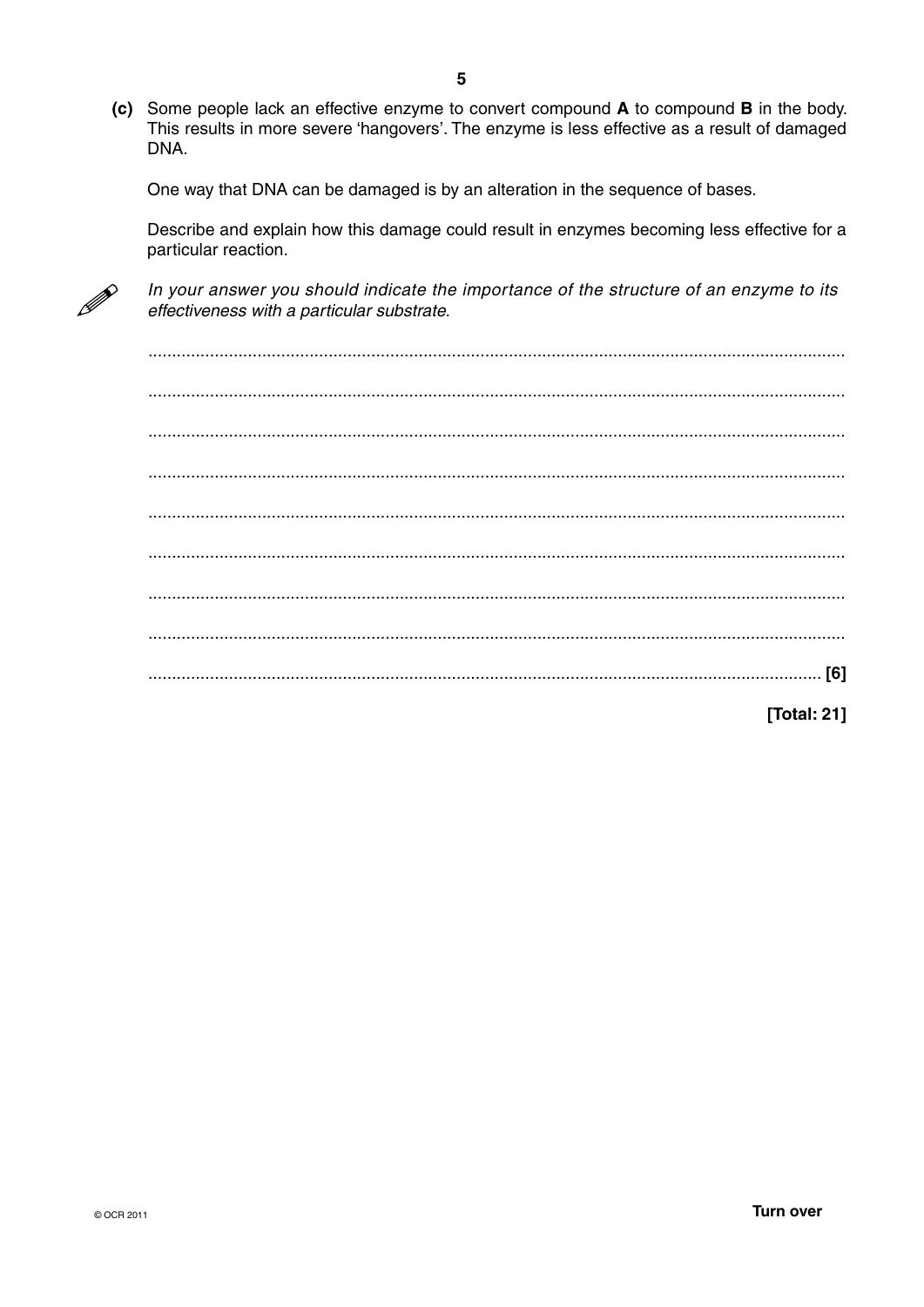**BLANK PAGE**

# **PLEASE DO NOT WRITE ON THIS PAGE**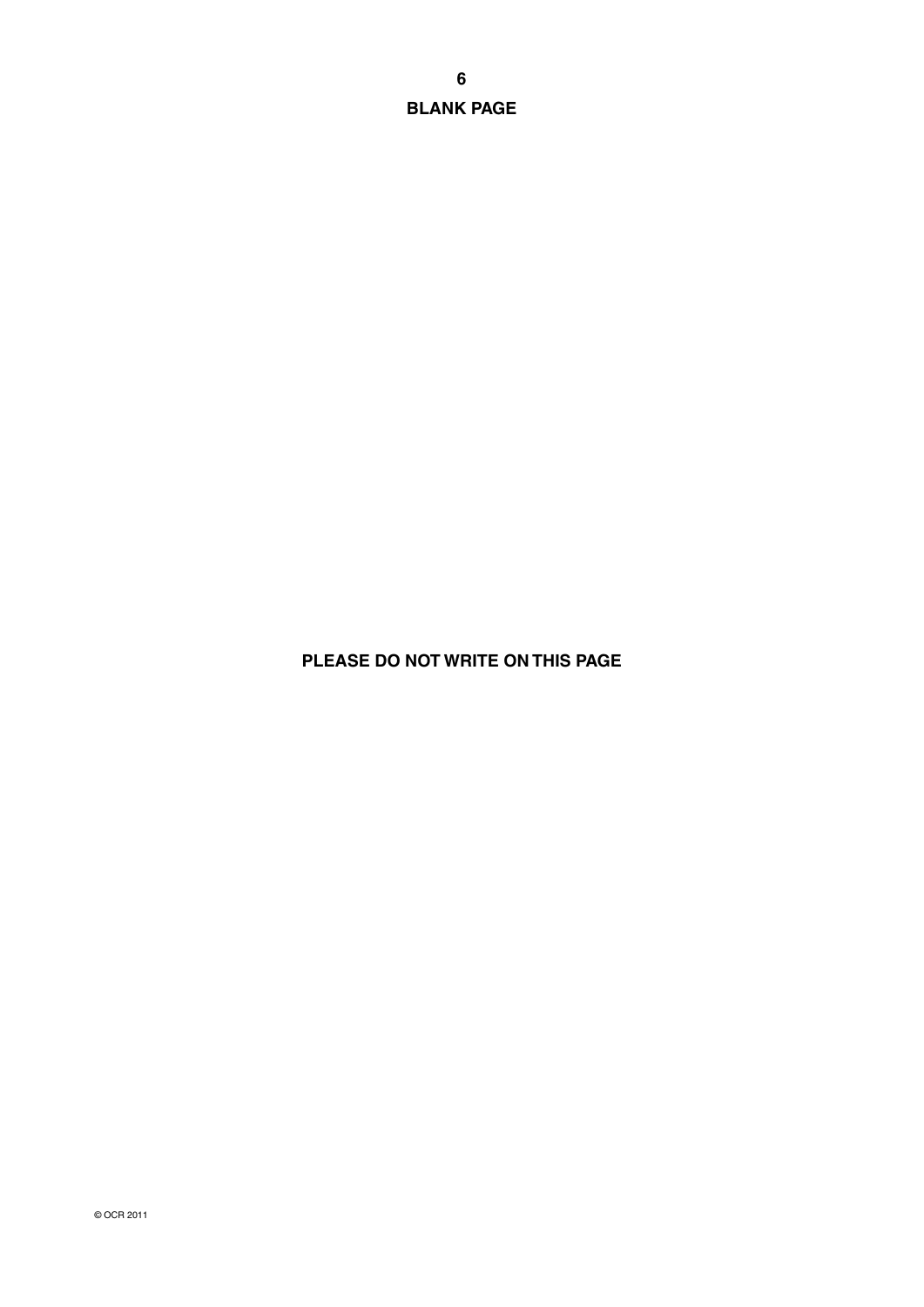**2** Poly(methyl methacrylate) (PMMA) and poly(methyl acrylate) (PMA) are thermoplastic polymers. Some of their properties and their repeating units are shown in the table below.

| abbreviation for<br>polymer | property of<br>polymer at room<br>temperature | $T_{\rm g}$ of polymer<br>$\mathcal{L}^{\circ}$ C | repeating unit of<br>polymer                    |  |  |
|-----------------------------|-----------------------------------------------|---------------------------------------------------|-------------------------------------------------|--|--|
| <b>PMA</b>                  | white<br>rubbery                              | 9                                                 | COOCH <sub>3</sub><br>H<br>Ĥ<br>Η               |  |  |
| <b>PMMA</b>                 | transparent<br>brittle                        | 114                                               | COOCH <sub>3</sub><br>Н<br>H<br>CH <sub>3</sub> |  |  |

**(a)** (i) Explain how the  $T_q$  data indicate that at room temperature PMA is flexible and PMMA is brittle.

...........................................................................................................................................

...........................................................................................................................................

...................................................................................................................................... **[2]**

 **(ii)** Suggest a reason why the extra methyl group in PMMA alters the flexibility of the polymer.

...........................................................................................................................................

- ...................................................................................................................................... **[1]**
- **(iii)** Give **one** way that PMMA could be modified to make it more flexible.

...................................................................................................................................... **[1]**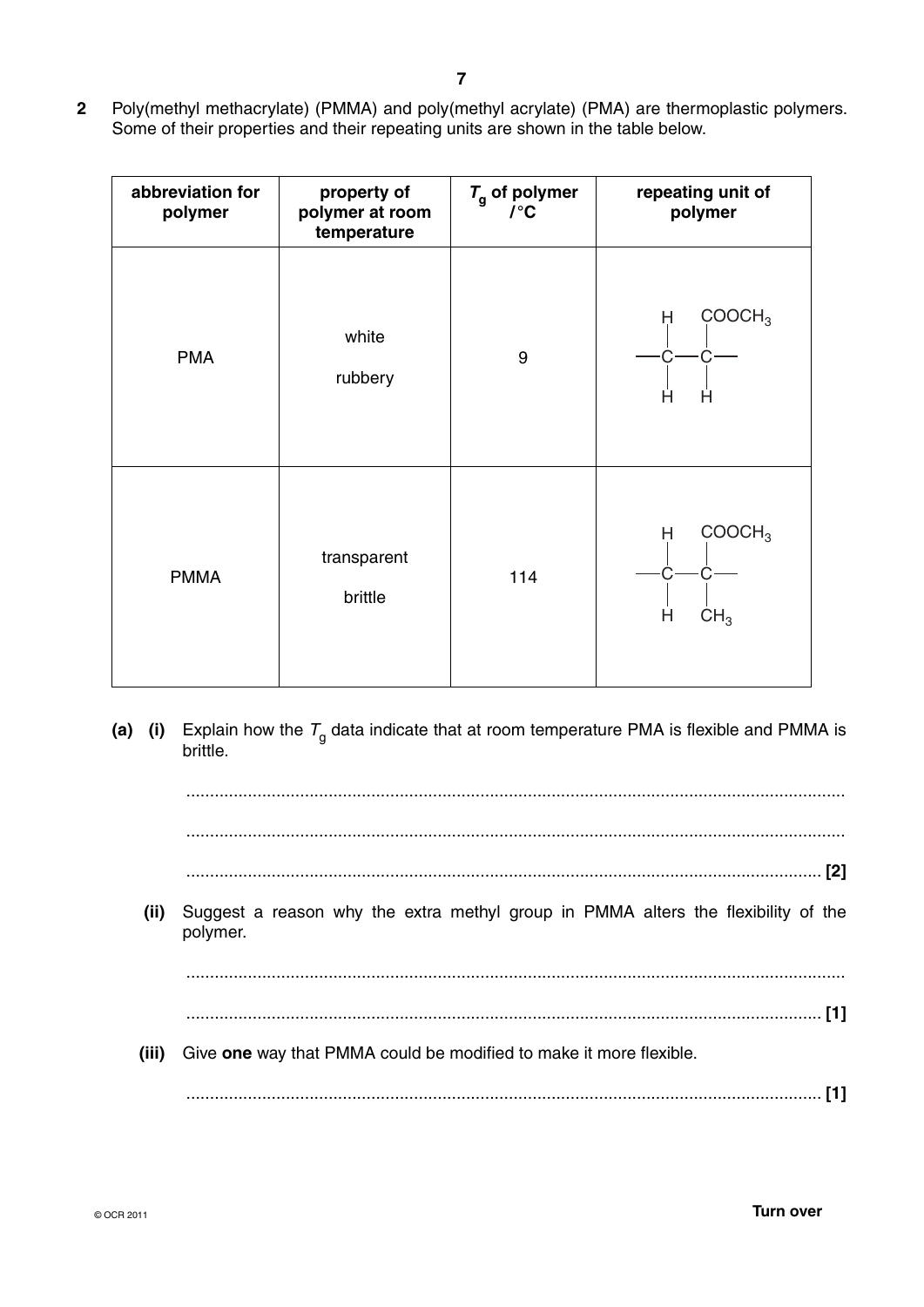**(b)** The starting chemical for making the monomer for PMMA is propene. Propene is first converted into propanone which is then converted into compound **D**.



 **(i)** At room temperature propene is a gas but propanone is a liquid.

Explain, in terms of intermolecular bonds, the difference in the boiling points of propene and propanone.

 ........................................................................................................................................... ........................................................................................................................................... ........................................................................................................................................... ........................................................................................................................................... ........................................................................................................................................... ...................................................................................................................................... **[4] (ii)** Give the reagent used in the laboratory to convert propanone into compound **D**. ...................................................................................................................................... **[1]**

 **(iii)** Draw the **two step** mechanism for the formation of compound **D** from propanone, using 'curly arrows' and bond polarities where appropriate.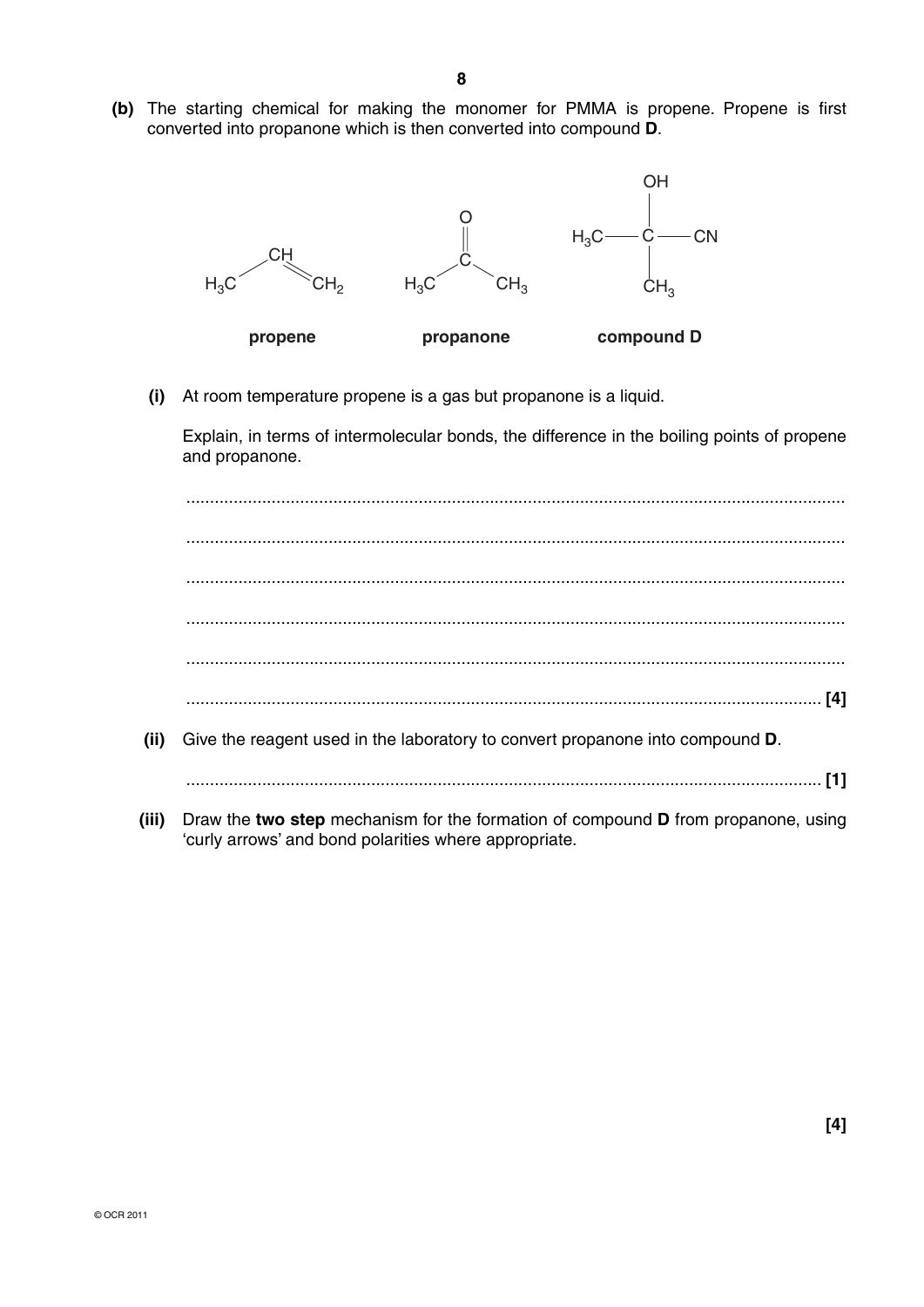**(iv)** Explain why the CN group in compound **D** is attached to the carbon chain by a C–C bond rather than by a C–N bond.

...........................................................................................................................................

...................................................................................................................................... **[1]**

 **(v)** The industrial conversion of propanone to compound **D** is an addition reaction. In what respect are addition reactions environmentally friendly?



 **(c)** Another useful polymer similar to PMMA is PMMAA. Its monomer can be made by the reactions shown below.

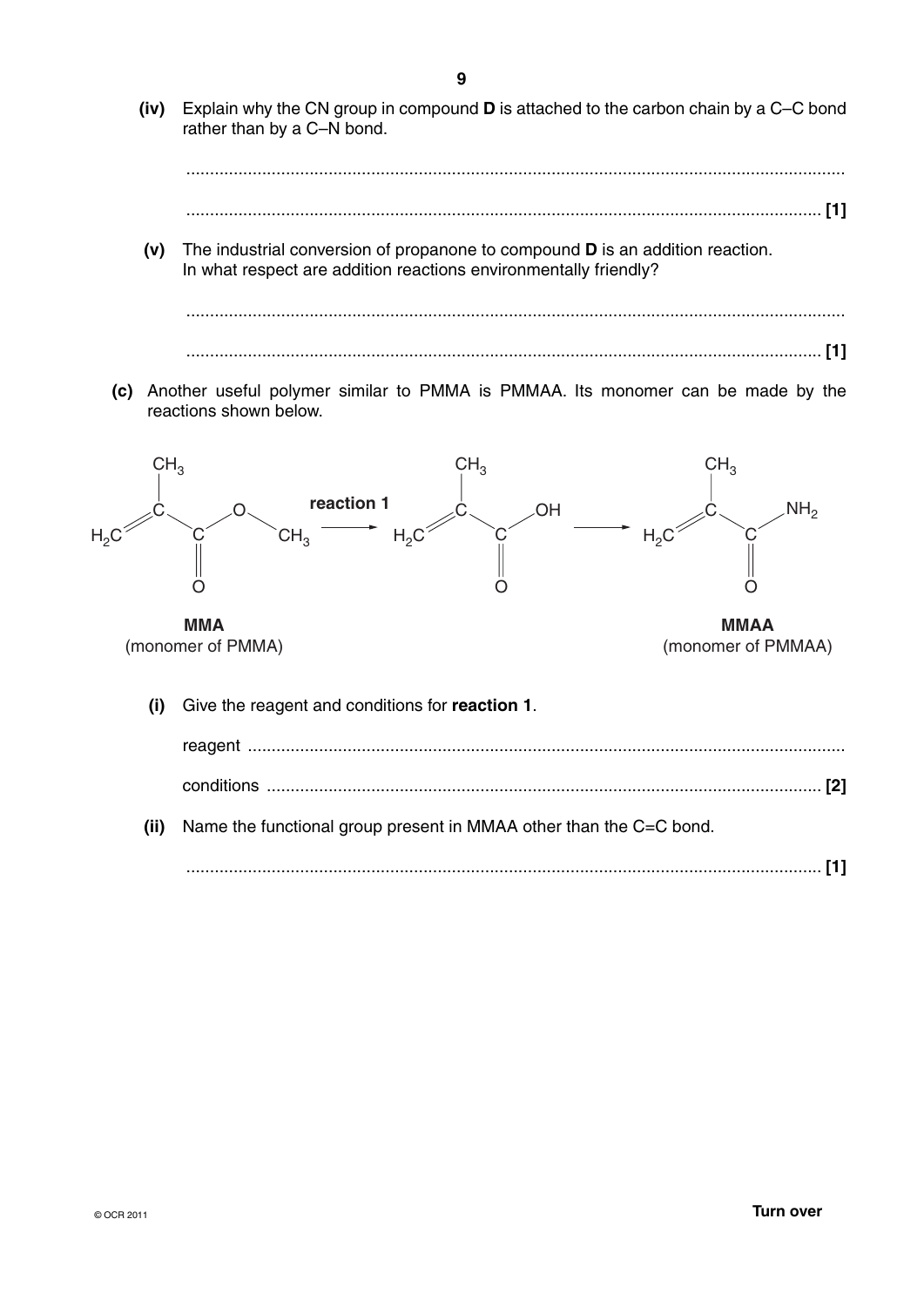(iii) Compound F is a structural isomer of MMAA.





Will either compound F or MMAA or both show E/Z isomerism?

Explain your answer.

[Total: 20]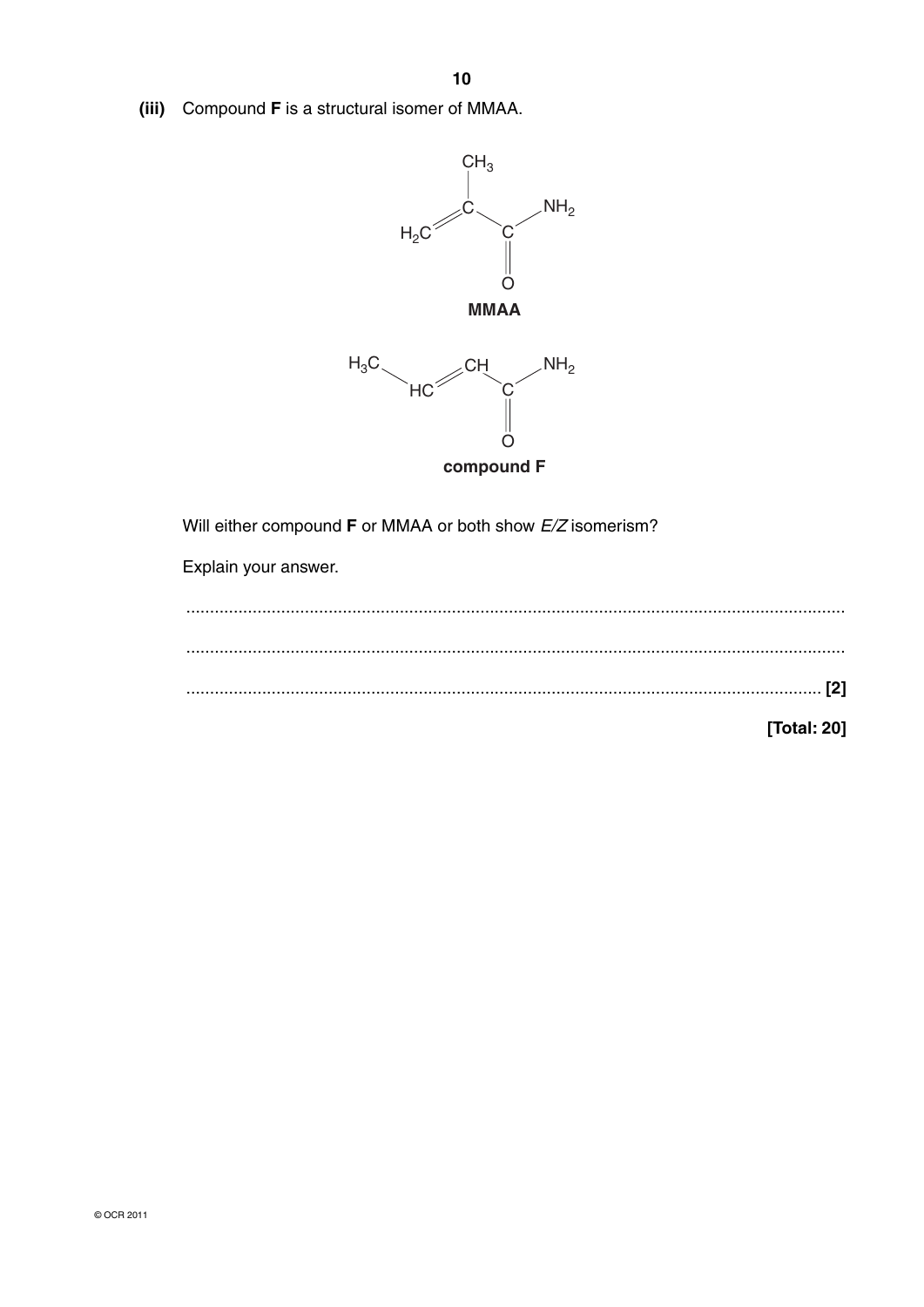**3** Tyrosine and threonine are two amino acids used in the construction of proteins. Their 'R' groups both contain hydroxyl groups. Their structures are shown below.



 **(a)** State how the hydroxyl groups are different in tyrosine and threonine and give a chemical test to distinguish between them.

Describe what you would **see** in **each** case.

 ................................................................................................................................................... ................................................................................................................................................... ................................................................................................................................................... ................................................................................................................................................... .............................................................................................................................................. **[4]**

 **(b)** Tyrosine and threonine are chiral molecules.

On the diagrams above circle **all** of the chiral carbon atoms in **each** structure. **[2]**

 **(c)** Threonine can form a condensation polymer containing **amine** side chains.

Draw the repeating unit for this polymer and give the name of the link joining the monomer units together.

name of link .......................................................... **[2]**

© OCR 2011 **Turn over**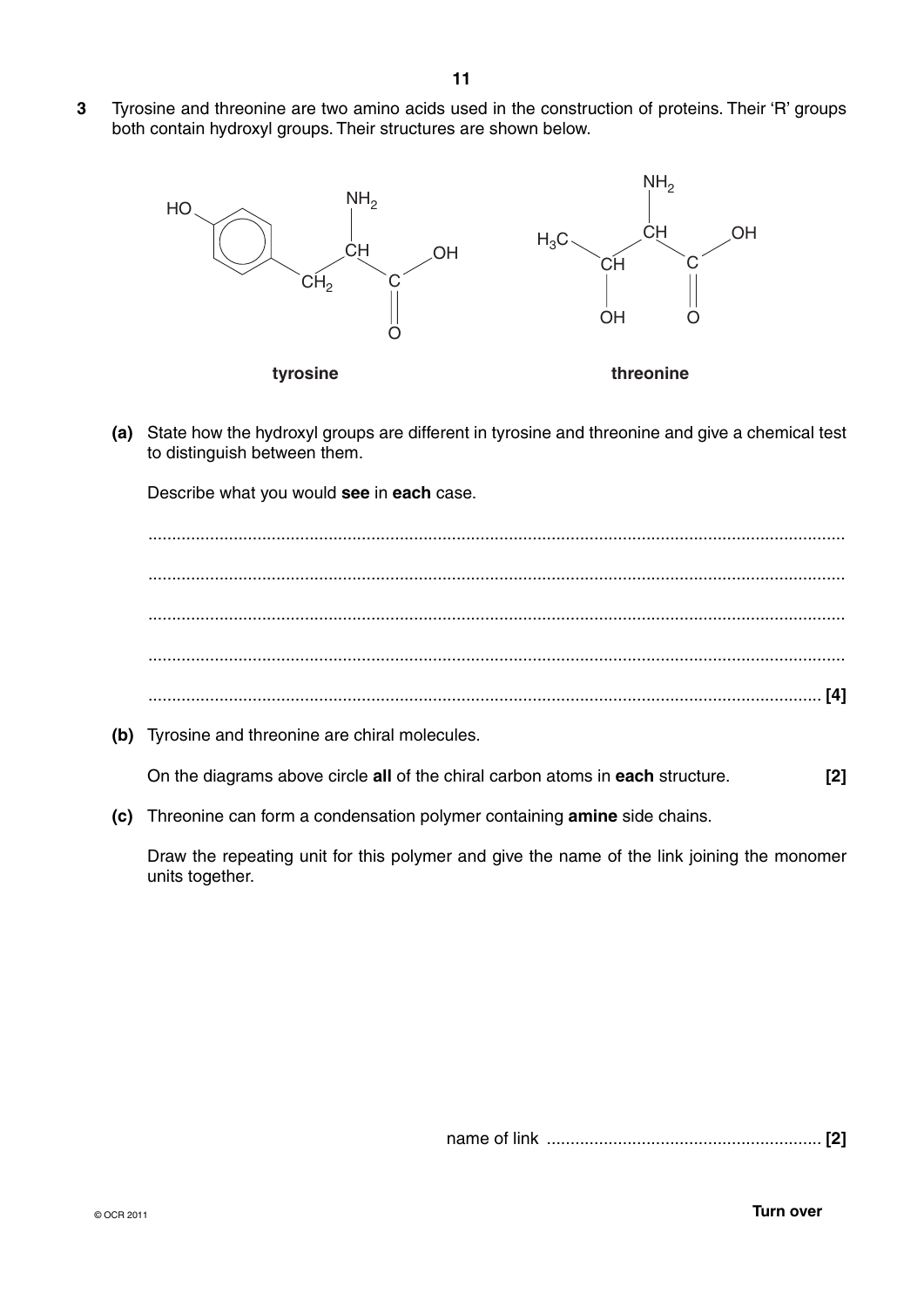**(d)** In foodstuffs such as cheese, tyrosine decays into tyramine. Tyramine is possibly responsible for migraine-type headaches.



**tyramine**

 **(i)** Complete the table below to show the structures of the products formed when tyramine reacts with the named reagents.

| reagent           | product(s) formed |
|-------------------|-------------------|
| hydrochloric acid |                   |
| ethanoyl chloride |                   |

- **[5]**
- **(ii)** Although tyramine is not very soluble in water it will 'dissolve' if a little aqueous alkali is added to a mixture of tyramine and water.

Explain why tyramine is able to do this.

 ........................................................................................................................................... ........................................................................................................................................... ...................................................................................................................................... **[2]**

**[Total: 15]**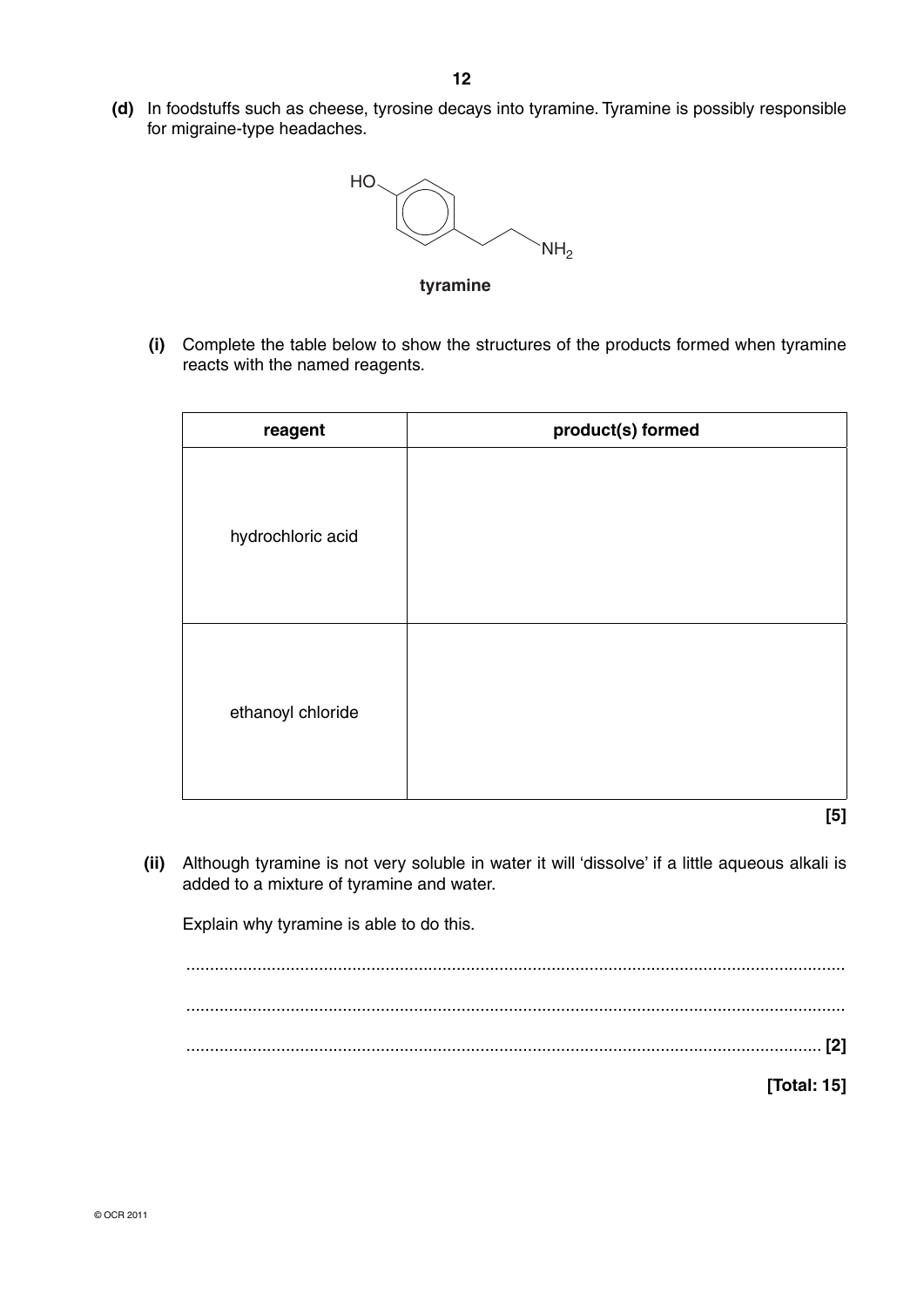- $\overline{\mathbf{4}}$ Potassium manganate(VII) can be used as a disinfectant. Over time, the concentration of potassium manganate(VII) in dilute aqueous solution decreases due to a redox reaction taking place in the sealed bottles. Oxygen is also formed in this reaction.
	- (a) Suggest the reducing agent responsible for the decrease in concentration of potassium manganate(VII) solutions on storage in sealed bottles.

- (b) Solutions of potassium manganate (VII) can be standardised against a measured volume of a standard solution of sodium ethanedioate,  $Na_2C_2O_4$ , under acid conditions. The contents of the titration flask have to be warmed to 60°C before commencing the titration, otherwise the reaction would be too slow.
	- Describe how you would carry out this titration to get one result.  $(i)$

In your answer you should use appropriate technical terms spelled correctly.

Ø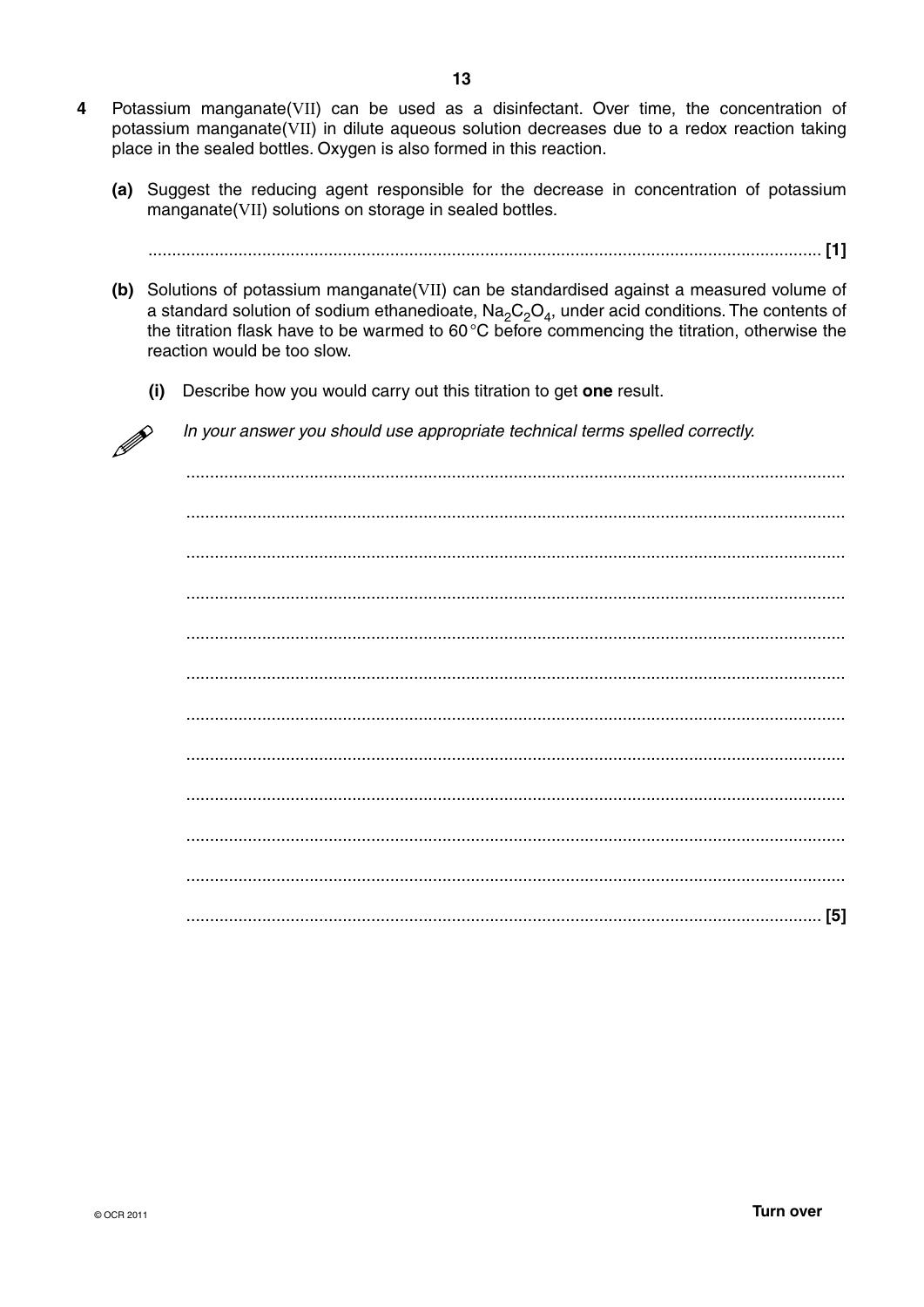**(ii)** In a titration, a student used a sodium ethanedioate solution with a concentration of  $0.0500$  mol dm<sup>-3</sup>.

Calculate the mass of sodium ethanedioate ( $Na_2C_2O_4$ ) needed to make 250 cm<sup>3</sup> of a 0.0500 mol dm $^{-3}$  solution.

mass of sodium ethanedioate = ....................................... g **[2]**

**(iii)** The student found that 10.0 cm<sup>3</sup> of the 0.0500 moldm<sup>-3</sup> sodium ethanedioate solution reacted exactly with 26.0 cm<sup>3</sup> of a potassium manganate(VII) solution.

The equation for the reaction is given below.

 $2\text{MnO}_4^-(\text{aq}) + 5\text{C}_2\text{O}_4^{2-}(\text{aq}) + 16\text{H}^+(\text{aq}) → 2\text{Mn}^{2+}(\text{aq}) + 10\text{CO}_2(\text{g}) + 8\text{H}_2\text{O}(\text{l})$ 

Calculate the concentration of the potassium manganate(VII) solution.

Give your answer to an **appropriate** number of significant figures.

concentration of potassium manganate(VII) solution = .............................. mol dm–3 **[4]**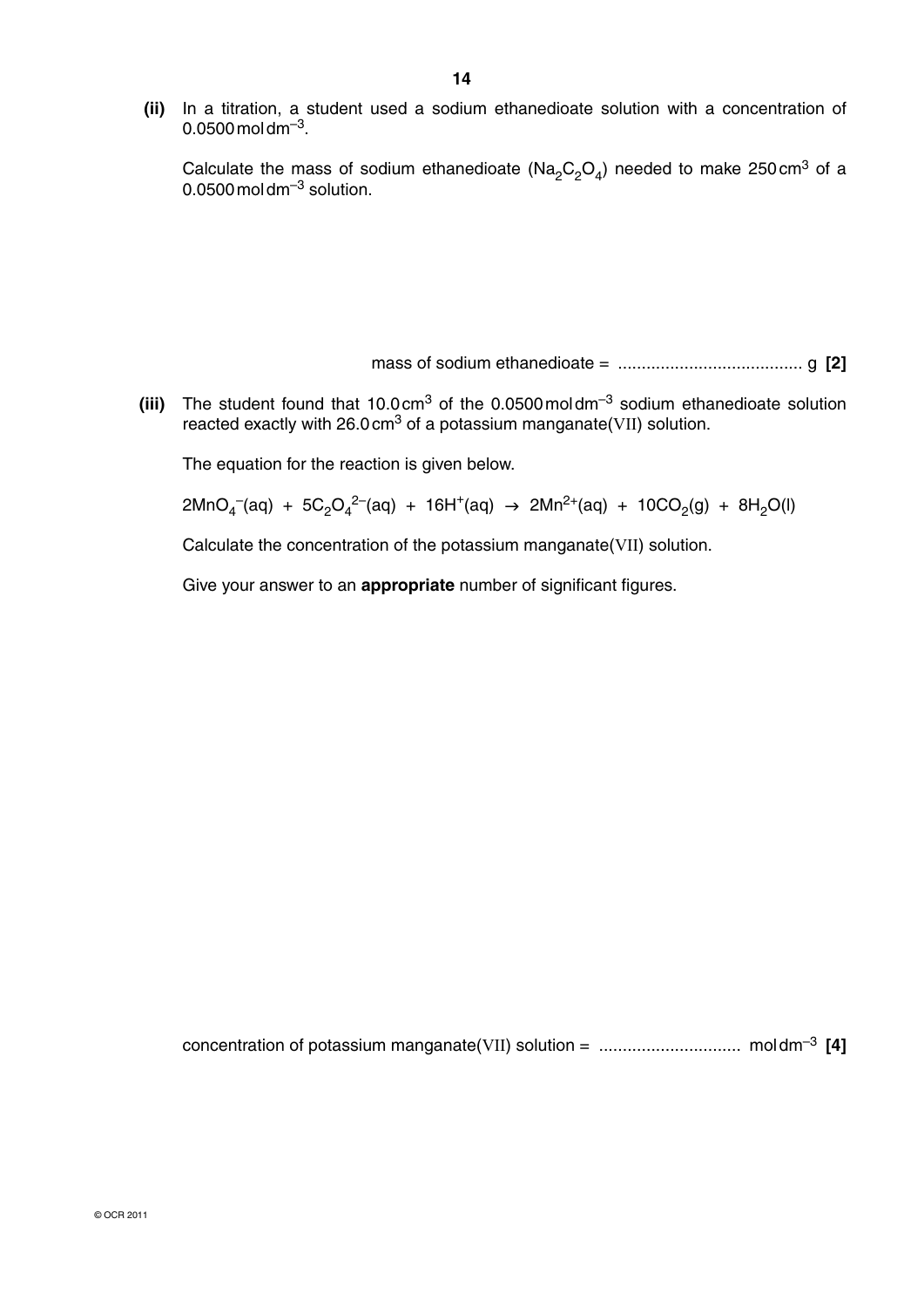(c) The student found that the rate of reaction between  $MnO_4^-$  and  $C_2O_4^{2-}$  ions could be increased at room temperature sufficiently to carry out an accurate titration without warming the solution.

The student did this by adding a few drops of an aqueous solution containing  $Cu<sup>2+</sup>$  ions to the titration flask.

(i) Explain how transition metal ions such as  $Cu^{2+}$  are able to increase the rate of a redox reaction.

(ii) What name is given to this type of catalysis by aqueous transition metal ions?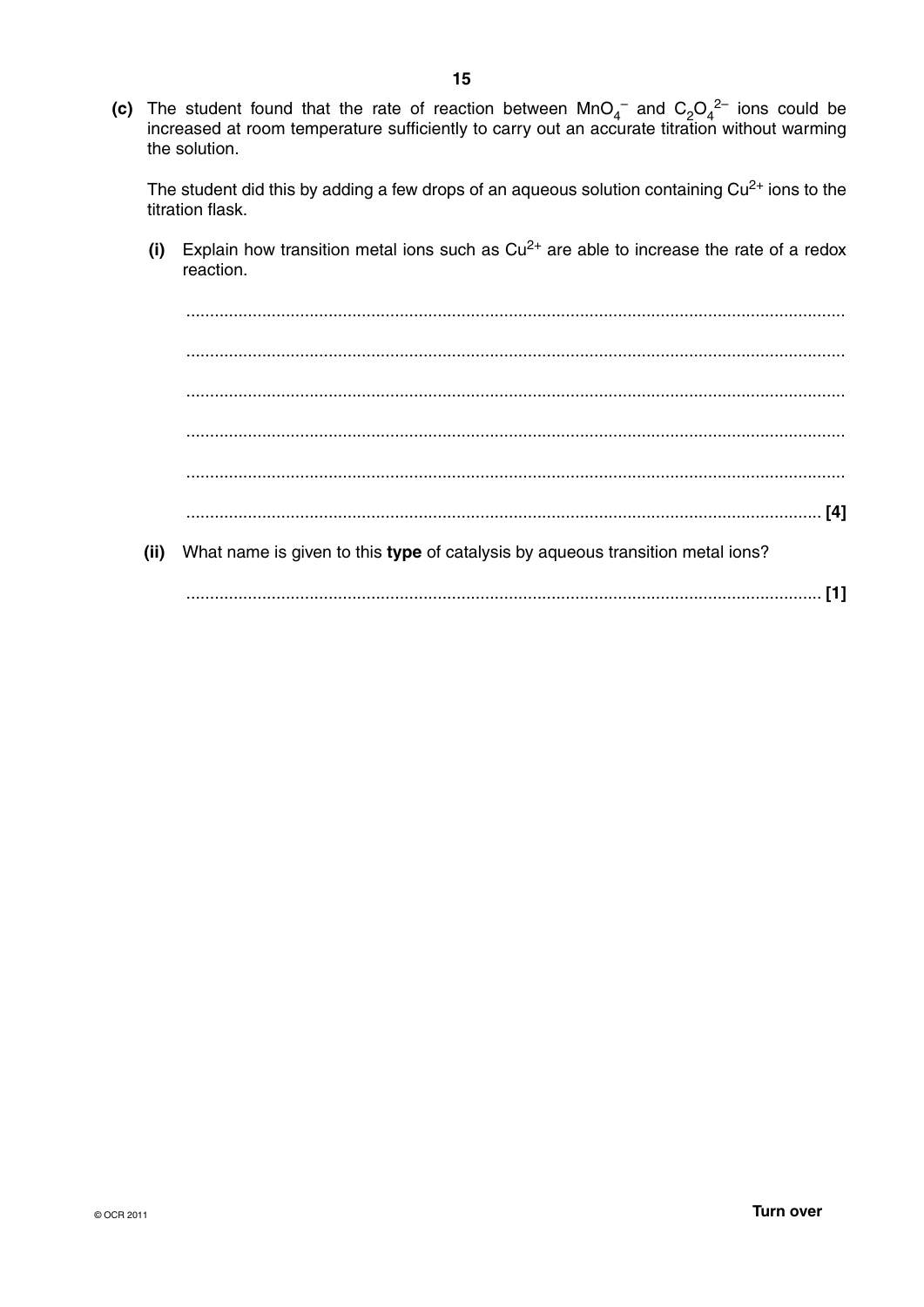(d) The student investigated the rate of reaction between  $MnO<sub>4</sub><sup>-</sup>$  and  $C<sub>2</sub>O<sub>4</sub><sup>2-</sup>$  ions in aqueous acid, in the presence of a small concentration of  $Cu<sup>2+</sup>$ .

In order to investigate the order of reaction with respect to  $MnO<sub>4</sub>$ , the initial concentrations of  $C_2O_4^2$  and H<sup>+</sup> were made much larger than the MnO<sub>4</sub><sup>-</sup> concentration.

The results are shown in the graph below.



(i) Why did the student use initial concentrations of  $C_2O_4^2$  and H<sup>+</sup> that were much larger than the MnO<sub>4</sub><sup>-</sup> concentration?

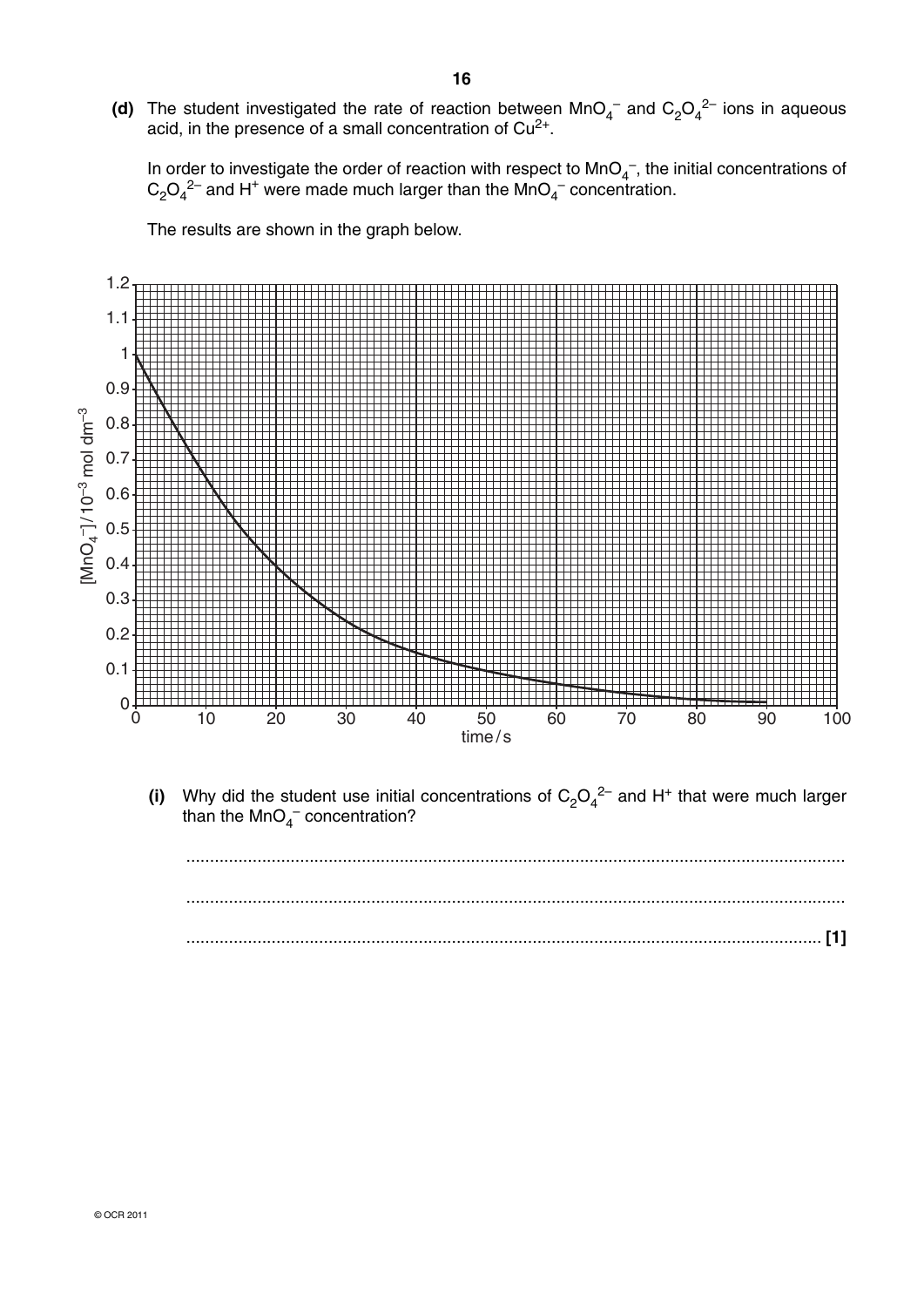(ii) Use the graph to show that the reaction is first-order with respect to MnO<sub>4</sub><sup>-</sup>.

You should draw any appropriate construction lines on the graph.

 ........................................................................................................................................... ........................................................................................................................................... ........................................................................................................................................... ........................................................................................................................................... ...................................................................................................................................... **[3]**

 **(iii)** Under the conditions of the reaction, the rate equation can be represented as shown below.

# rate =  $k$  [MnO<sub>4</sub><sup>-</sup>]

With a concentration of MnO<sub>4</sub><sup>-</sup> of 1.20  $\times$  10<sup>-3</sup> moldm<sup>-3</sup>, the student found that the rate of reaction was  $6.7 \times 10^{-4}$  moldm<sup>-3</sup>s<sup>-1</sup>.

Calculate the value of *k* for this reaction and give its units.

*k* = .......................................................... units = ..........................................................**[3]**

**[Total: 24]**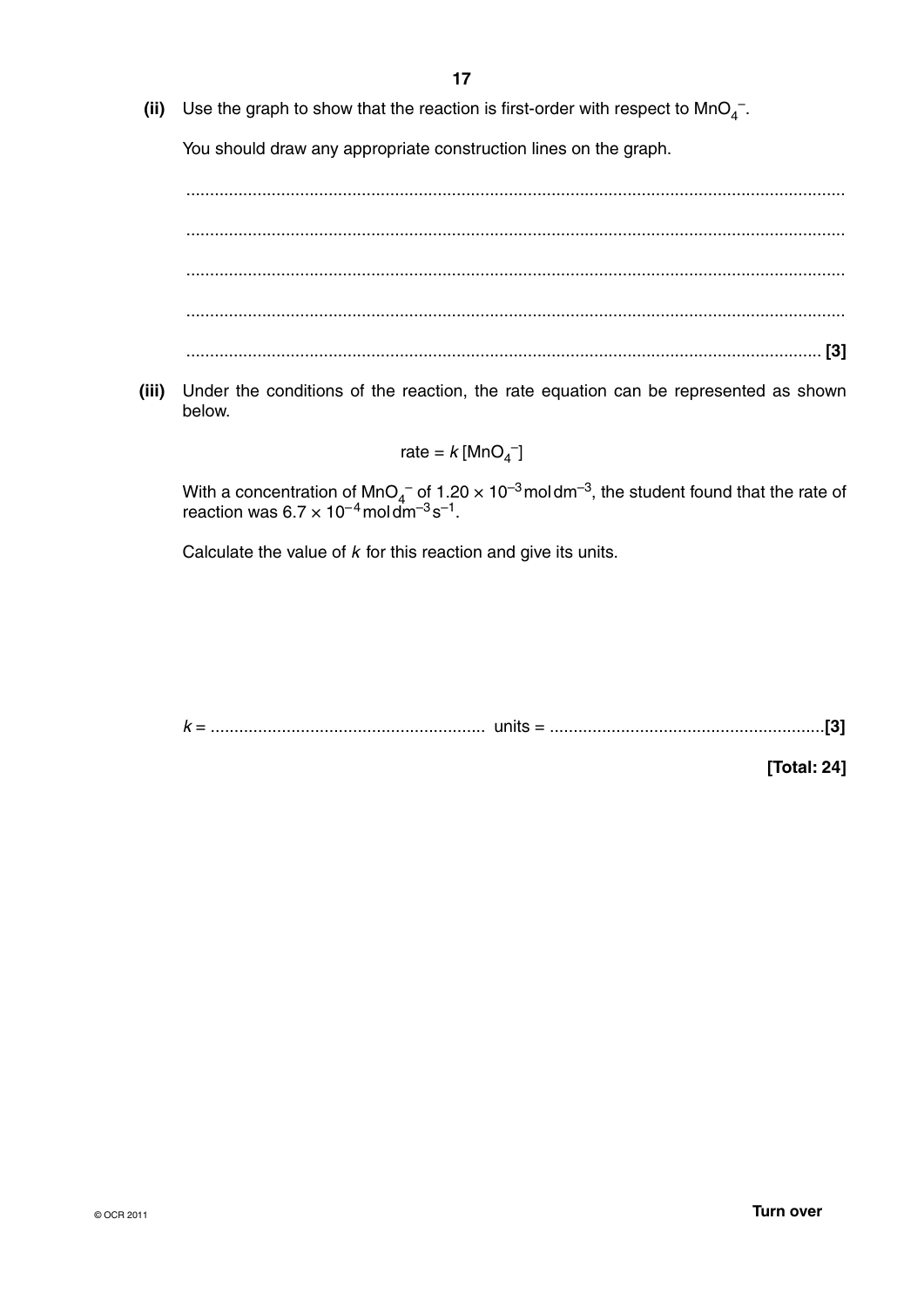- **5** Early 19th century chemists attempted to protect copper structures from corrosion by strapping blocks of iron to them. This method was especially effective for structures immersed in seawater. The iron would turn into a red–brown solid.
	- **(a) (i)** By drawing arrows in the appropriate boxes, complete the outer electron structures for Cu and  $Cu<sup>2+</sup>$ .



 **(ii)** Use your answer to **(i)** to explain why copper is a transition metal.

 ........................................................................................................................................... ...................................................................................................................................... **[1]**

 **(b)** Some standard electrode potential data are given below.

| half-reaction                                      | $E^{\Theta}$ N |
|----------------------------------------------------|----------------|
| $Fe^{2+}(aq) + 2e^{-} \rightarrow Fe(s)$           | $-0.44$        |
| $Cu^{2+}(aq) + 2e^{-} \rightarrow Cu(s)$           | $+0.34$        |
| $O_2(g) + 2H_2O(l) + 4e^- \rightarrow 4OH^{-}(aq)$ | $+0.40$        |
| $Fe^{3+}(aq) + e^{-} \rightarrow Fe^{2+}(aq)$      | $+0.77$        |

 **(i)** Use data from the table to explain why copper corrodes in water containing dissolved oxygen.

 ........................................................................................................................................... ........................................................................................................................................... ........................................................................................................................................... ...................................................................................................................................... **[2] (ii)** Use data from the table to explain how the iron prevents the copper from corroding. ........................................................................................................................................... ...................................................................................................................................... **[1]**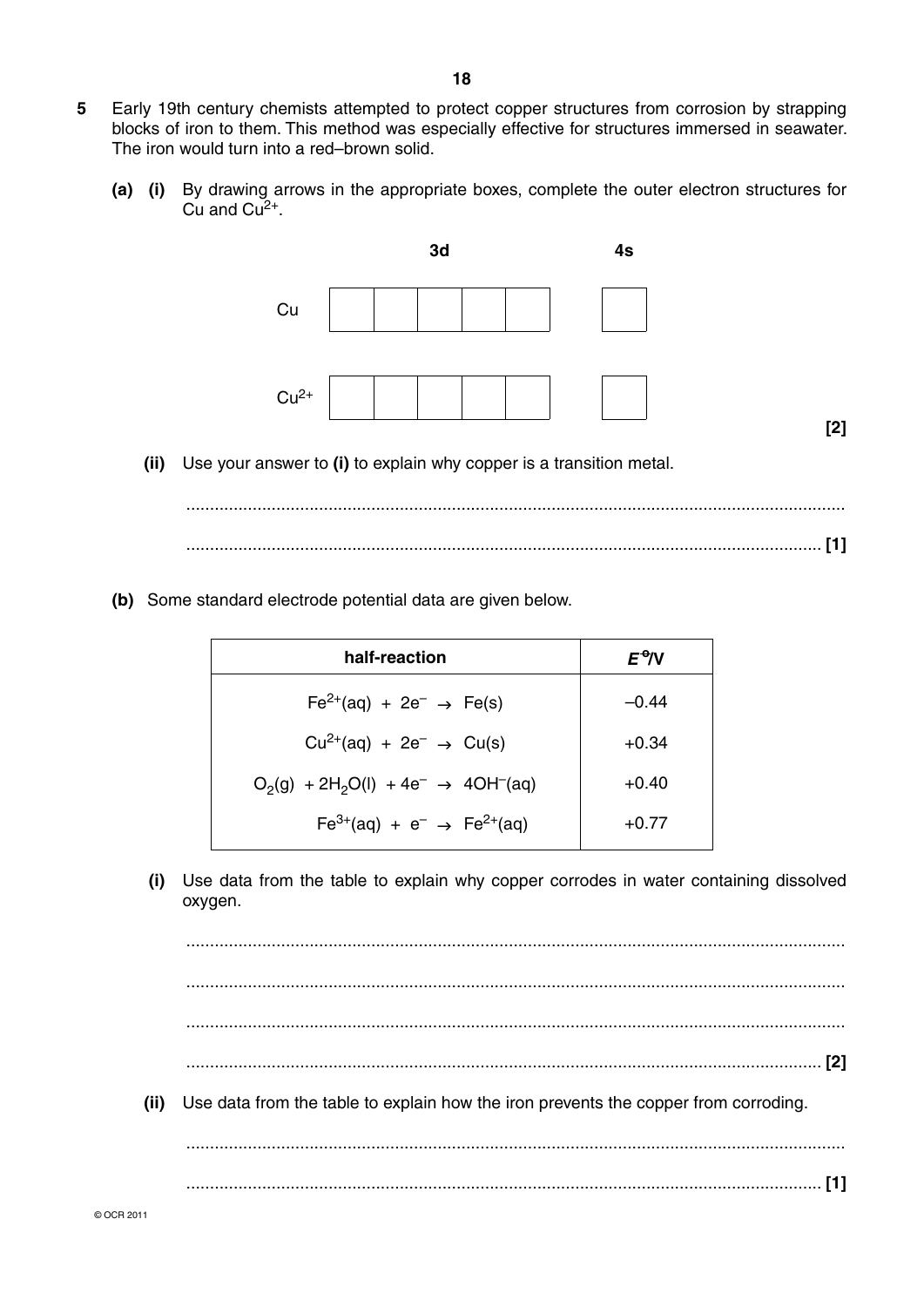**(c)** The reaction of Fe<sup>3+</sup> ions in solution with excess hydroxide ions produces another red–brown solid. Give the ionic equation for the formation of this red–brown solid.

Include state symbols.

$$
\rightarrow
$$
\n
$$
(d) Describe and explain one other method for protecting copper from corrosion.
$$
\n
$$
[2]
$$
\n
$$
[3]
$$
\n
$$
[7]
$$
\n
$$
[7]
$$
\n
$$
[7]
$$
\n
$$
[7]
$$
\n
$$
[7]
$$

## **END OF QUESTION PAPER**